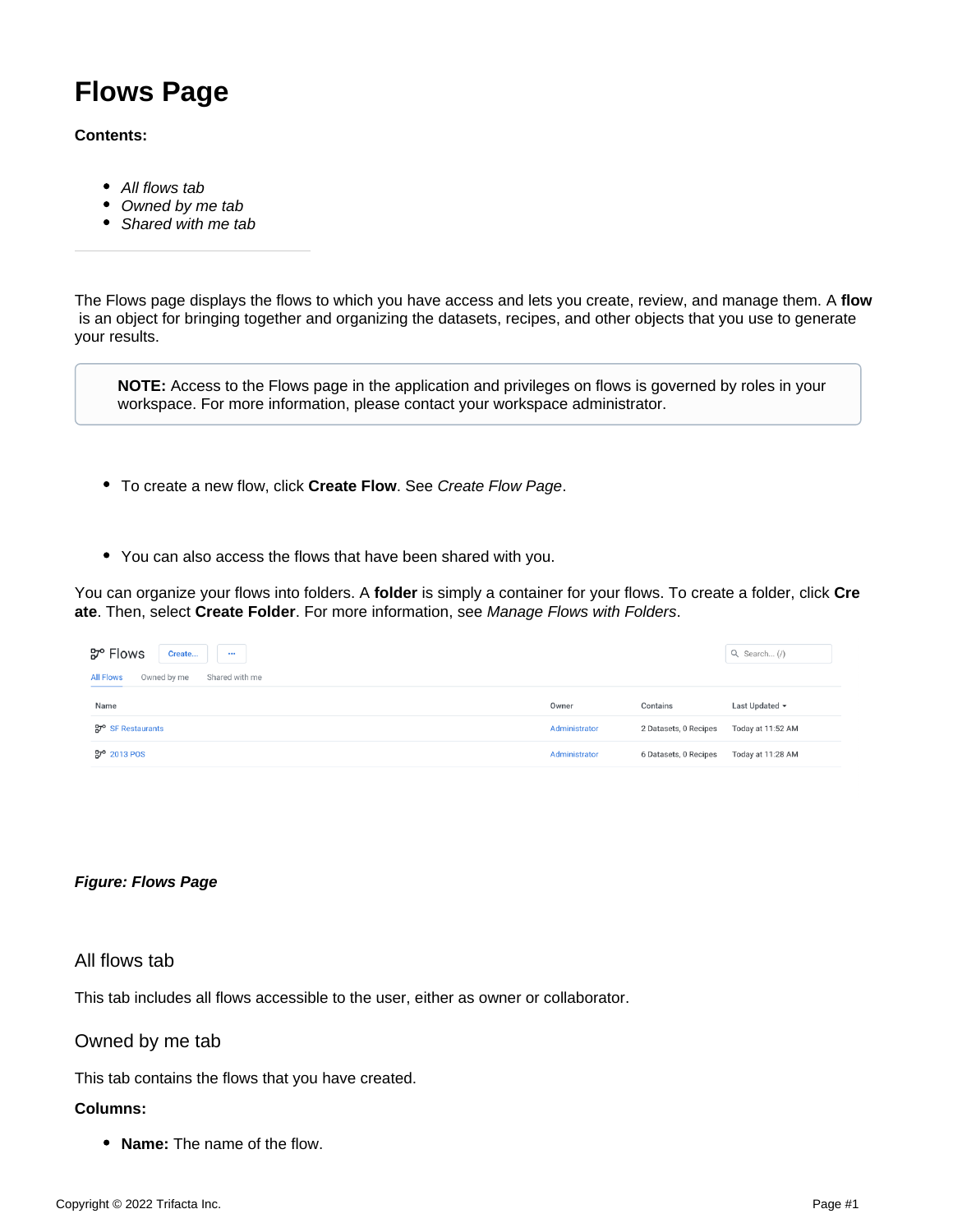- Click the flow name to review the flow, its datasets, and its recipes. See [Flow View Page](https://docs.trifacta.com/display/r076/Flow+View+Page).
- **Shared:** Click this link to see the users with whom the flow has been shared. A value of 2 Users or more indicates that the flow has been shared. An empty column indicates that you are the owner of the flow and have not shared it with anyone else. See [Share Flow Dialog](https://docs.trifacta.com/display/r076/Share+Flow+Dialog).
- **Datasets:** Count of datasets and recipes in the flow.
- **Last Updated:** Timestamp for the last time that the flow was modified.

#### **Actions:**

- **Create:** From the Create menu, choose to create a flow or a folder for holding flows. For more information on folders, see [Manage Flows with Folders](https://docs.trifacta.com/display/r076/Manage+Flows+with+Folders).
- **Import:** From the context menu, select **Import Flow** to import a flow into this instance. See [Import Flow](https://docs.trifacta.com/display/r076/Import+Flow).
- **Search:** To search flow names, enter a string in the search bar. Results are highlighted immediately in the Flows page.
- **Sort:** Click a column header to sort the display by the column's entries.

#### **Flow options:**

The following options are available on the right side of a flow's entry:

- **Add Schedule:** To add a scheduled execution of the recipes in your flow:
	- 1. Define the scheduled time and interval of execution at the flow level. See [Add Schedule Dialog](https://docs.trifacta.com/display/r076/Add+Schedule+Dialog).
	- 2. Define the scheduled destinations for each recipe through its output object. These destinations are targets for the scheduled job. See [Flow View Page](https://docs.trifacta.com/display/r076/Flow+View+Page).
- **Share:** Enable other users to collaborate on your flows with you or create copies of your flow for their personal use. See [Share Flow Dialog](https://docs.trifacta.com/display/r076/Share+Flow+Dialog).
- **Make a copy:** Create a copy of the flow. The copied flow is owned by the user who copied it.
- **Export:** (Available to flow owner only) Export the flow from Trifacta Self-Managed Enterprise Edition. For more information, see [Export Flow](https://docs.trifacta.com/display/r076/Export+Flow).
- **Move to:** Move the flow to a new or existing folder. See [Manage Flows with Folders](https://docs.trifacta.com/display/r076/Manage+Flows+with+Folders).
- **Edit name and description:** Change the name and description of the flow.
- **Delete:** Delete the flow.

**Deleting a flow removes all recipes and related objects contained in the flow. If copies of these objects exist in other flows, they are not touched. Imported datasets are not deleted by this action.**

For flows that have been shared with you, this command removes your access to them. To regain access, the owner of the flow must share it with you again.

#### **Folder options:**

For folders, the following options are available in the context menu.

- **Edit Folder name and description:** Change the name and description of the folder.
- <span id="page-1-0"></span>**Delete Folder:** Delete the folder and all flows within it.

**Deleting a folder also removes any flows within it. This action cannot be undone.**